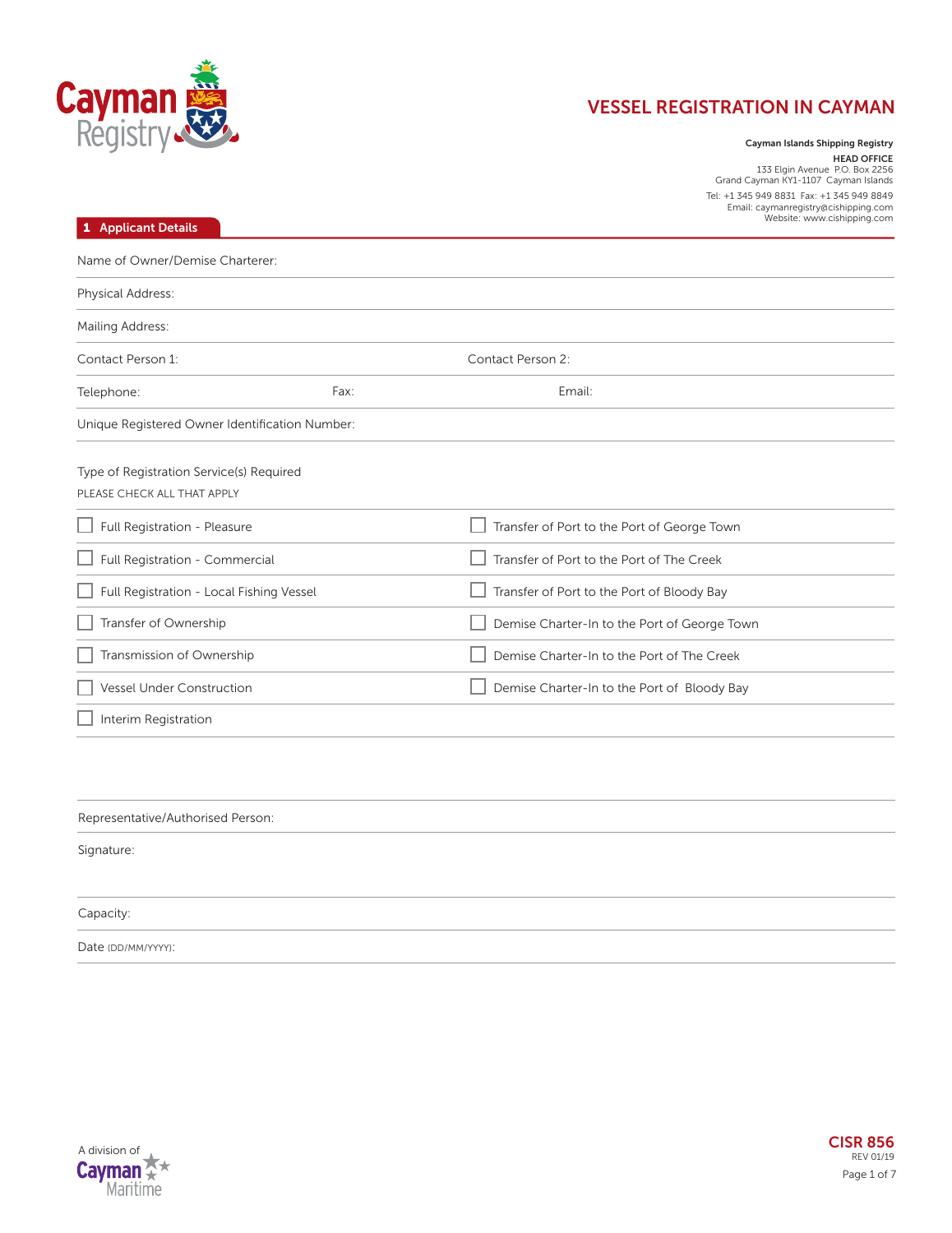

| <b>2a</b> Vessel Details                     |                                                                                                    |                           |                                                                                     |
|----------------------------------------------|----------------------------------------------------------------------------------------------------|---------------------------|-------------------------------------------------------------------------------------|
| Proposed<br>Name of Vessel <sup>*</sup> :    |                                                                                                    |                           | Select Choice of Ports <sup>2</sup> : George Town<br>The Creek<br><b>Bloody Bay</b> |
| <b>Current Registered</b><br>Name of Vessel: |                                                                                                    | Current Port of Registry: |                                                                                     |
| <b>Official Number:</b>                      | IMO Number (if applicable):                                                                        |                           | Date of Construction (DD/MM/YYYY):                                                  |
| Method of Propulsion:                        | Non-Propelled<br>Steam<br>Sail                                                                     |                           | Motor - Total Propulsion Engine (KW):                                               |
| Type of Ship:                                |                                                                                                    | Tonnage: GROSS            | <b>NET</b>                                                                          |
|                                              | Measurements (metric units, as specified in ship's Tonnage Certificate or Certificate of Survey) : |                           |                                                                                     |
| Length $(M)$ :                               | Breadth (M):                                                                                       |                           | Moulded Depth (M):                                                                  |
|                                              | *On a separate sheet, list in order of preference any additional names.                            |                           |                                                                                     |

### **2b Declaration of Ownership or Eligibility on Behalf of a Company/Body Corporate**

**NOTE: Declarations must be made before the Registrar of Shipping or other authorised officer of the Cayman Islands Shipping Registry, a Justice of the Peace, a Commissioner for Oaths within the meaning of the Cayman Islands Oaths Law, a Notary Public, a British Consular Officer, or other persons with a professional qualification at the discretion of the Registrar. The qualification of the person making the declaration and the place of attestation are to be added to his/her signature.**

### **UPON COMPLETION OF SECTION 2B, GO TO SECTION 3**

| Name of Vessel: |                                                                              | Official Number <sup>1</sup> :                   | IMO Number: |
|-----------------|------------------------------------------------------------------------------|--------------------------------------------------|-------------|
|                 | The Company/Body Corporate Declaration                                       |                                                  |             |
| Ŀ.              |                                                                              | of:                                              |             |
|                 | <b>Declare as follows;</b> The said company was incorporated by virtue of 3: |                                                  |             |
| on the (DD):    | day of (MONTH):                                                              | and is subject to the laws of 4:<br>Year (YYYY): |             |
|                 | The said company has its registered office at:                               |                                                  |             |

The said company has its registered office at:

and a place of business at:

where meetings of the Directors of the Company are regularly held.

The said company is registered as a foreign company in the Cayman Islands with an address at  $5$ :

The aforementioned general description of the ship is correct.

The said company/body corporate is eligible to be registered as Owner of shares in the said ship.

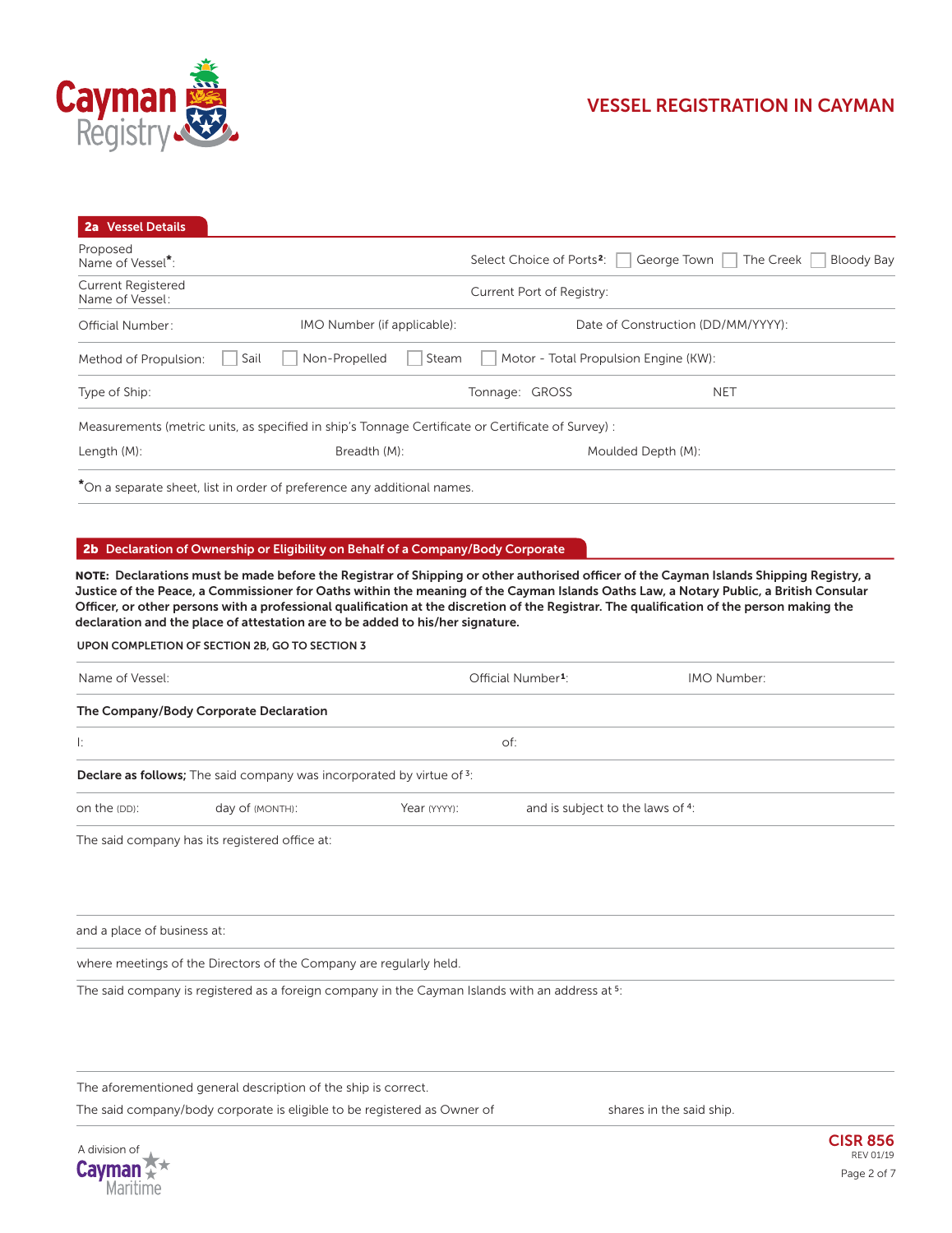

To the best of my knowledge and belief, a majority interest in the said ship will at the time of registration be owned by a body corporate who is qualified to own Cayman Islands ships under the relevant provisions of the Cayman Islands Merchant Shipping Law, as amended. I make this solemn Declaration conscientiously believing the same to be true.

| Made and subscribed the (DD):                 | day of (MONTH): | 20 (YY):     |  |
|-----------------------------------------------|-----------------|--------------|--|
| by the above named (PRINT NAME OF SIGNATORY): |                 | (SIGNATURE): |  |
| in the presence of (PRINT NAME OF WITNESS):   |                 | (SIGNATURE): |  |
| Capacity in which Witness is acting:          |                 |              |  |

### **2c Declaration of Ownership or Eligibility on Behalf of an Individual**

### **UPON COMPLETION OF SECTION 2C, GO TO SECTION 3**

| Name of Vessel:                               | Official Number <sup>1</sup> :                                                                            | IMO Number:                                                                                                                                                                                                                                                                   |
|-----------------------------------------------|-----------------------------------------------------------------------------------------------------------|-------------------------------------------------------------------------------------------------------------------------------------------------------------------------------------------------------------------------------------------------------------------------------|
| <b>Individual Declaration</b>                 |                                                                                                           |                                                                                                                                                                                                                                                                               |
| Ŀ.                                            | of:                                                                                                       |                                                                                                                                                                                                                                                                               |
| Declare as follows:                           |                                                                                                           |                                                                                                                                                                                                                                                                               |
| The above described ship was built at:        |                                                                                                           | in the year (YYYY):                                                                                                                                                                                                                                                           |
|                                               | The aforementioned general description of the ship is correct. I am eligible to be registered as Owner of | shares in the said ship.                                                                                                                                                                                                                                                      |
|                                               | amended. I make this solemn Declaration conscientiously believing the same to be true.                    | To the best of my knowledge and belief, a majority interest in the said ship will at the time of registration be owned by a person who<br>is qualified to be the owner of a Cayman Islands ship under the relevant provisions of the Cayman Islands Merchant Shipping Law, as |
| Made and subscribed the (DD):                 | day of (MONTH):                                                                                           | 20 (YY):                                                                                                                                                                                                                                                                      |
| by the above named (PRINT NAME OF SIGNATORY): |                                                                                                           | (SIGNATURE):                                                                                                                                                                                                                                                                  |
| in the presence of (PRINT NAME OF WITNESS):   |                                                                                                           | (SIGNATURE):                                                                                                                                                                                                                                                                  |
| Capacity in which Witness is acting:          |                                                                                                           |                                                                                                                                                                                                                                                                               |

Declaration/Date commission expires (DD/MM/YYYY):

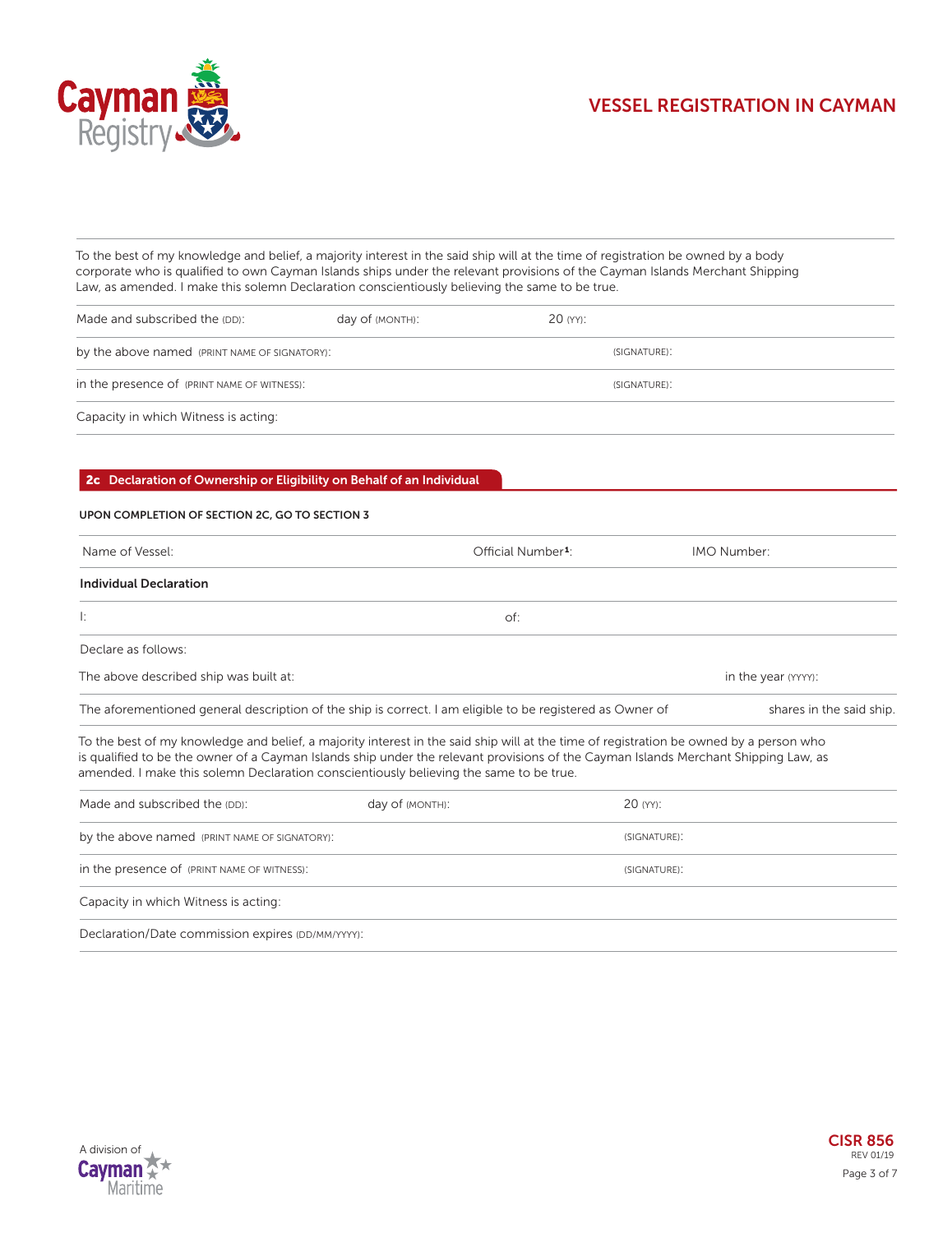

### **2d Declaration of Ownership or Eligibility on Behalf of Joint Owners**

| UPON COMPLETION OF SECTION 2D, GO TO SECTION 3                                                                     |                                |                         |
|--------------------------------------------------------------------------------------------------------------------|--------------------------------|-------------------------|
| Name of Vessel:                                                                                                    | Official Number <sup>1</sup> : | IMO Number:             |
| Joint Ownership Declaration                                                                                        |                                |                         |
| 1 Name (IN FULL)*:                                                                                                 | Occupation:                    |                         |
| Address:                                                                                                           |                                |                         |
| 2 Name (IN FULL)*:                                                                                                 | Occupation:                    |                         |
| Address:                                                                                                           |                                |                         |
| 3 Name (IN FULL)*:                                                                                                 | Occupation:                    |                         |
| Address:                                                                                                           |                                |                         |
| 4 Name (IN FULL)*:                                                                                                 | Occupation:                    |                         |
| Address:                                                                                                           |                                |                         |
| * If Joint Owners exceed space provided, please provide additional information on another sheet.                   |                                |                         |
| We:                                                                                                                | of:                            |                         |
| Declare as follows:                                                                                                |                                |                         |
| The above described ship was built at:                                                                             |                                | in the year (YYYY):     |
| The aforementioned general description of the ship is correct. We are eligible to be registered as Joint Owners of |                                | shares in the said ship |

To the best of my knowledge and belief, a majority interest in the said ship will at the time of registration be owned by persons who are qualified to be the owners of a Cayman Islands ship under the relevant provisions of the Cayman Islands Merchant Shipping Law, as amended. We make this solemn Declaration conscientiously believing the same to be true.

| Made and subscribed the (DD):                     | day of (MONTH): | 20 (YY):     |
|---------------------------------------------------|-----------------|--------------|
| by the above named (PRINT NAME OF SIGNATORY):     |                 | (SIGNATURE): |
| (PRINT NAME OF SIGNATORY):                        |                 | (SIGNATURE): |
| (PRINT NAME OF SIGNATORY):                        |                 | (SIGNATURE): |
| (PRINT NAME OF SIGNATORY):                        |                 | (SIGNATURE): |
| in the presence of (PRINT NAME OF WITNESS):       |                 | (SIGNATURE): |
| Capacity in which Witness is acting:              |                 |              |
| Declaration/Date commission expires (DD/MM/YYYY): |                 |              |

A division of Cayman  $\mathbb Z$ Maritime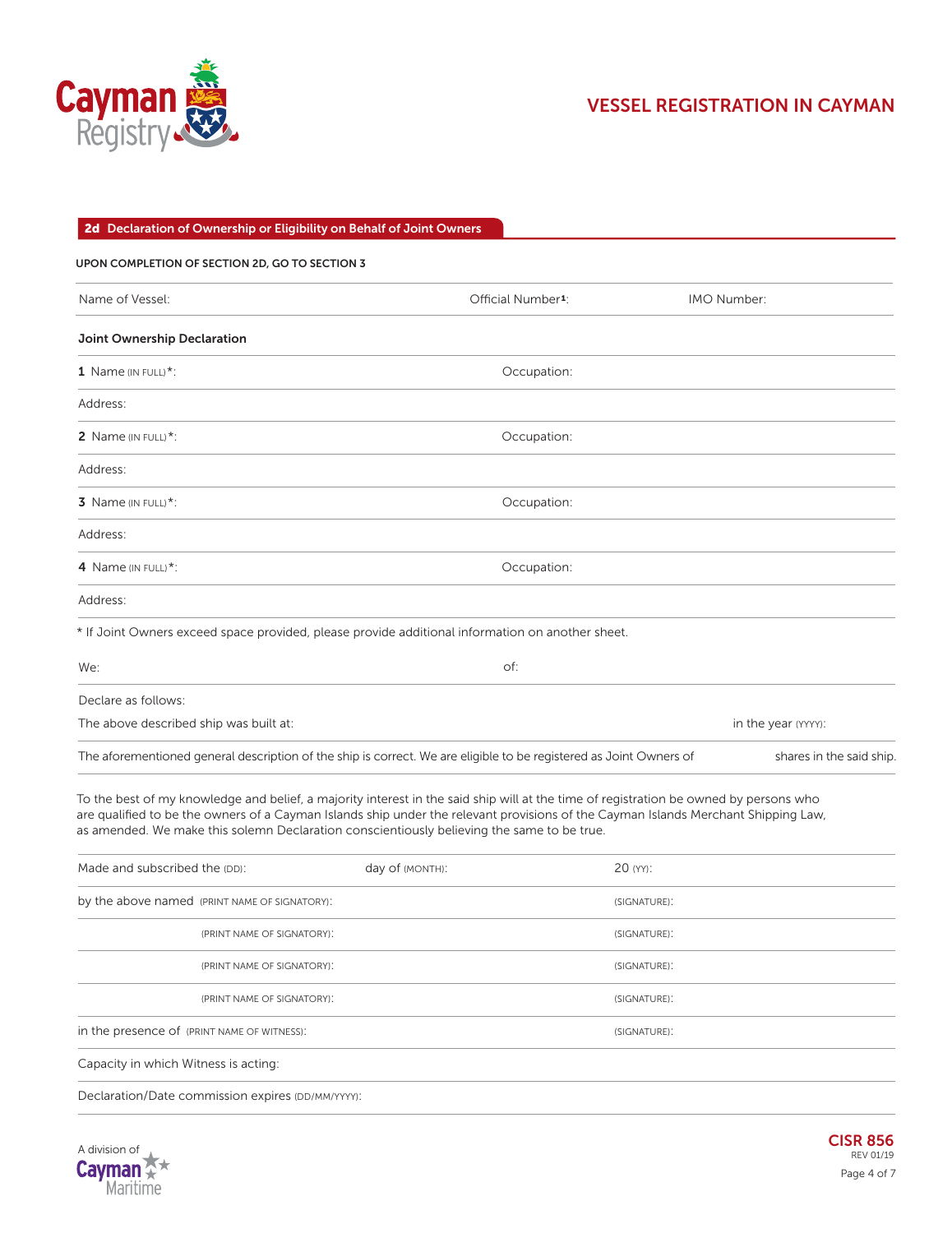

|                                               | 2e Declaration of Ownership or Eligibility on Behalf of a Partnership   |                                                                                        |                                  |                                                                                                                                                                                                                                                                                       |
|-----------------------------------------------|-------------------------------------------------------------------------|----------------------------------------------------------------------------------------|----------------------------------|---------------------------------------------------------------------------------------------------------------------------------------------------------------------------------------------------------------------------------------------------------------------------------------|
|                                               | UPON COMPLETION OF SECTION 2E, GO TO SECTION 3                          |                                                                                        |                                  |                                                                                                                                                                                                                                                                                       |
| Name of Vessel:                               |                                                                         |                                                                                        | Official Number <sup>1</sup> :   | IMO Number:                                                                                                                                                                                                                                                                           |
|                                               | The Limited Liability/Exempted Limited Partnership Declaration          |                                                                                        |                                  |                                                                                                                                                                                                                                                                                       |
| Ŀ.                                            |                                                                         |                                                                                        | of:                              |                                                                                                                                                                                                                                                                                       |
|                                               | Declare as follows; The said partnership was registered by virtue of 3: |                                                                                        |                                  |                                                                                                                                                                                                                                                                                       |
| on the (DD):                                  | day of (MONTH):                                                         | Year (YYYY):                                                                           | and is subject to the laws of 4: |                                                                                                                                                                                                                                                                                       |
|                                               | The said partnership has its registered office at:                      |                                                                                        |                                  |                                                                                                                                                                                                                                                                                       |
| and a place of business at:                   | The aforementioned general description of the ship is correct.          | where meetings of the General Partners of the Partnership are regularly held.          |                                  |                                                                                                                                                                                                                                                                                       |
|                                               | The said partnership is eligible to be registered as Owner of           |                                                                                        | shares in the said ship.         |                                                                                                                                                                                                                                                                                       |
|                                               |                                                                         | amended. I make this solemn Declaration conscientiously believing the same to be true. |                                  | To the best of my knowledge and belief, a majority interest in the said ship will at the time of registration be owned by a body of persons<br>who is qualified to be the owner of Cayman Islands ships under the relevant provisions of the Cayman Islands Merchant Shipping Law, as |
| Made and subscribed the (DD):                 |                                                                         | day of (MONTH):                                                                        | 20 (YY):                         |                                                                                                                                                                                                                                                                                       |
| by the above named (PRINT NAME OF SIGNATORY): |                                                                         |                                                                                        |                                  | (SIGNATURE):                                                                                                                                                                                                                                                                          |
| in the presence of (PRINT NAME OF WITNESS):   |                                                                         |                                                                                        |                                  | (SIGNATURE):                                                                                                                                                                                                                                                                          |
| Capacity in which Witness is acting:          |                                                                         |                                                                                        |                                  |                                                                                                                                                                                                                                                                                       |

<sup>1</sup>Insert the Official Number if allocated by the Cayman Islands or if the Vessel is currently registered with another Red Ensign flag.

<sup>2</sup>For merchant vessels, only the Port of George Town can be uesed.

<sup>3</sup>Insert the name of the statutory provision pursuant to which the company was incorporated/partnership registered (including the name of the country pursuant to whose law such statutory provisions was made).

<sup>4</sup>The Cayman Islands or as the case may be.

<sup>5</sup>If applicable.

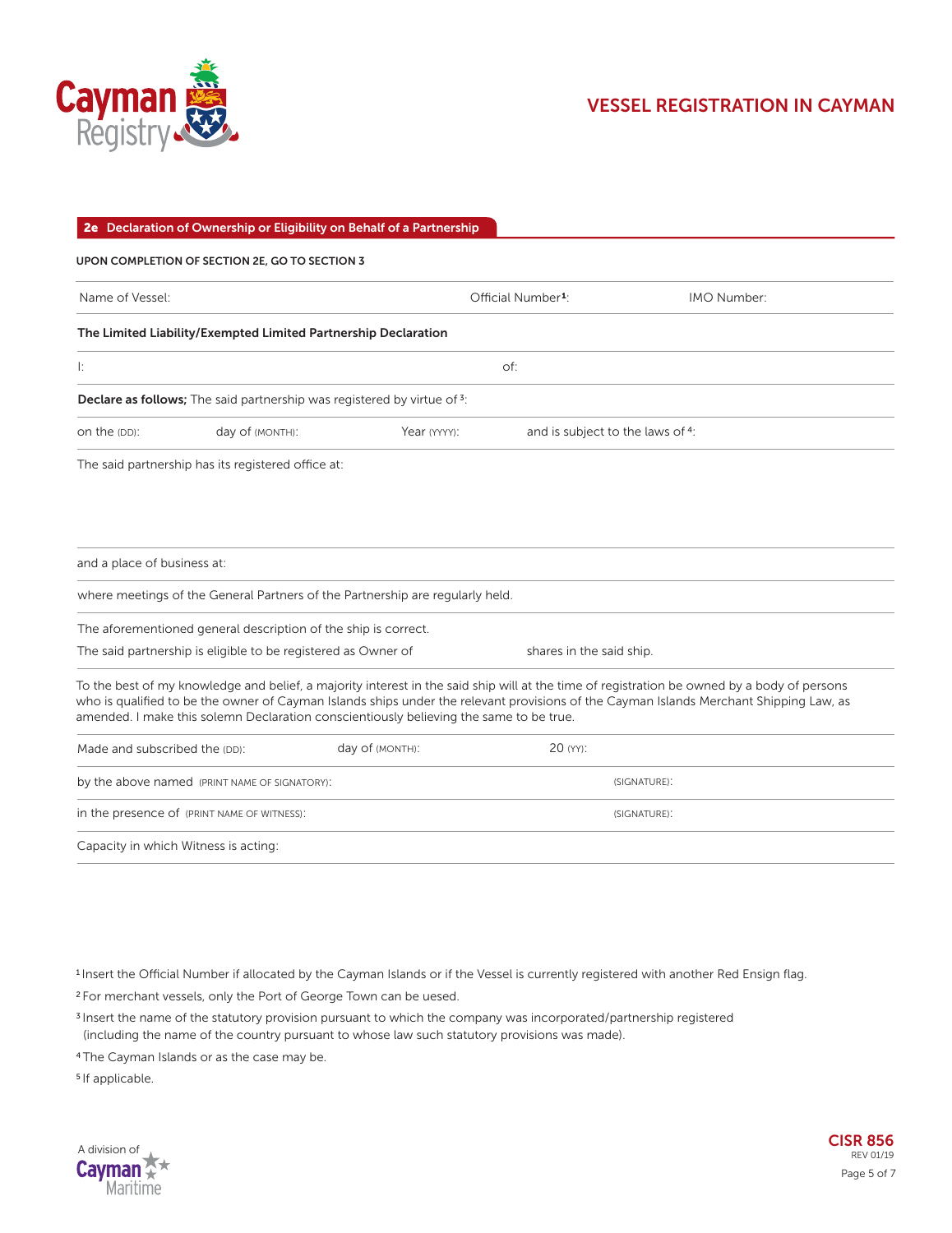

| 3 Appointment of a Cayman Representative Person                                |                                                                                                               |                    |
|--------------------------------------------------------------------------------|---------------------------------------------------------------------------------------------------------------|--------------------|
| Name of Vessel:                                                                | Official Number <sup>1</sup> :                                                                                | <b>IMO Number:</b> |
|                                                                                | I hereby confirm the appointment of a Cayman Representative Person for the above described vessel as follows: |                    |
| Name of Individual or Body Corporate to act as a Cayman Representative Person: |                                                                                                               |                    |
| <b>Physical Address:</b>                                                       |                                                                                                               |                    |
| Mailing Address:                                                               |                                                                                                               |                    |
| Fax:<br>Telephone:                                                             | Email:                                                                                                        |                    |
| Name:                                                                          | Owner's/Authorised Person's Signature:                                                                        |                    |
| Capacity:                                                                      |                                                                                                               | Date (DD/MM/YYYY): |

### **4 Undertaking to Act as a Cayman Representative Person**

I acknowledge that the duties of a Cayman Representative Person include:

- Knowledge of the Beneficial Owner and attaching due diligence to the same degree as though he or she were screening a client or company registered in the Cayman Islands in accordance with the Laws or codes of practice applicable to the local professional associations.
- An obligation to remain a Cayman Representative Person until such time as a replacement is appointed and accepted as prescribed under the law.
- An obligation to abide by such directives as may be prescribed from time to time by the Chief Executive Officer of the Maritime Authority of the Cayman Islands.

I hereby accept the appointment of a Cayman Representative Person for the described vessel (as per Section 3) as follows:

Name of Individual or Body Corporate to act as a Cayman Representative Person:

| Physical Address:  |                                                        |        |  |
|--------------------|--------------------------------------------------------|--------|--|
| Mailing Address:   |                                                        |        |  |
| Telephone:         | Fax:                                                   | Email: |  |
| Name:              |                                                        |        |  |
|                    | Representative/Authorised Signatory or Body Corporate: |        |  |
| Capacity:          |                                                        |        |  |
| Date (DD/MM/YYYY): |                                                        |        |  |